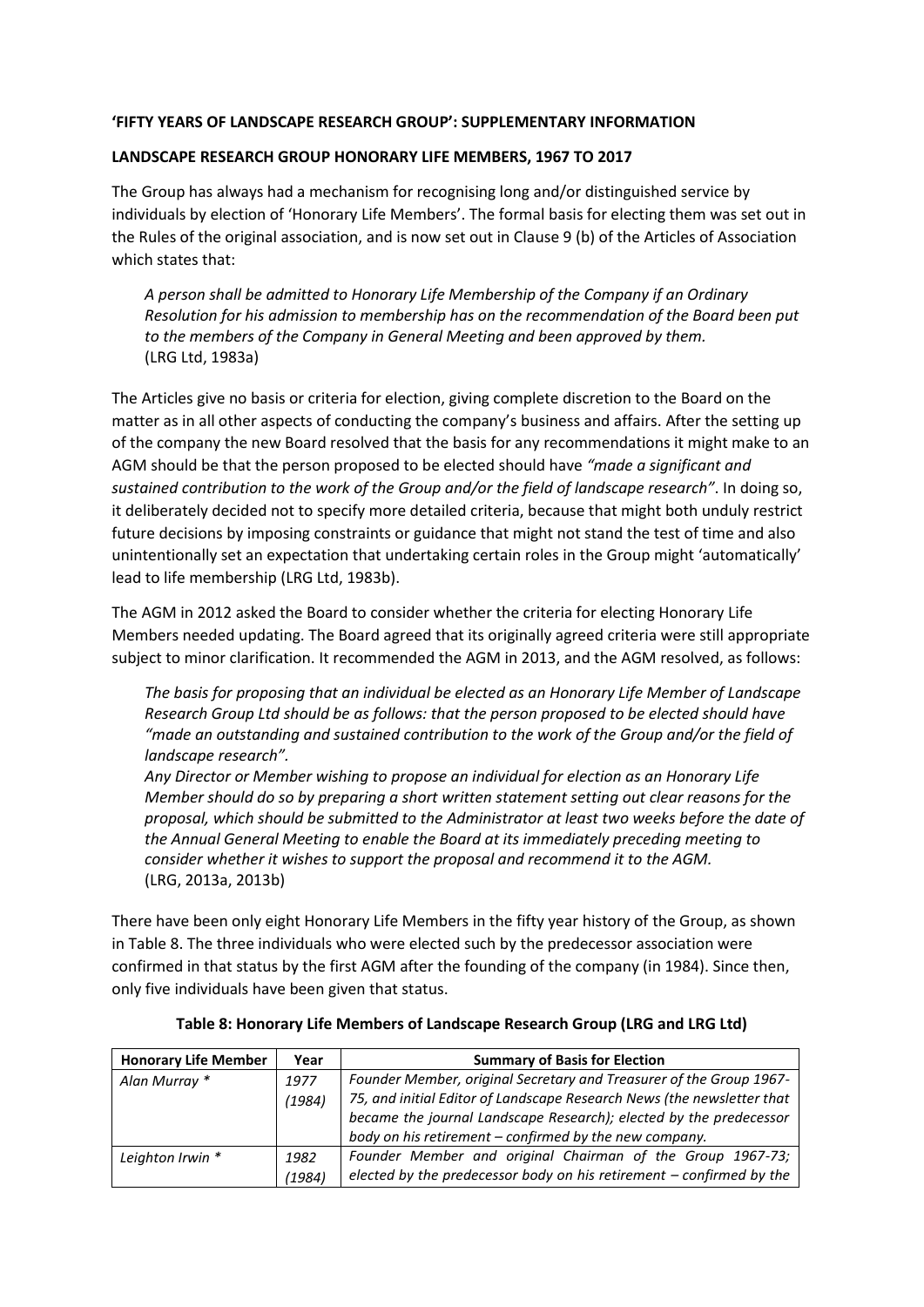|                        |                | new company.                                                                                                                                                                                                                                                                                                                                                                                                                                                                                                                                                                                                                                                                                                                                                                                                                                                                                                                                                                                                                                                                                                                                                                                                                                                                                |
|------------------------|----------------|---------------------------------------------------------------------------------------------------------------------------------------------------------------------------------------------------------------------------------------------------------------------------------------------------------------------------------------------------------------------------------------------------------------------------------------------------------------------------------------------------------------------------------------------------------------------------------------------------------------------------------------------------------------------------------------------------------------------------------------------------------------------------------------------------------------------------------------------------------------------------------------------------------------------------------------------------------------------------------------------------------------------------------------------------------------------------------------------------------------------------------------------------------------------------------------------------------------------------------------------------------------------------------------------|
|                        |                |                                                                                                                                                                                                                                                                                                                                                                                                                                                                                                                                                                                                                                                                                                                                                                                                                                                                                                                                                                                                                                                                                                                                                                                                                                                                                             |
| lan Laurie *           | 1983<br>(1984) | Founder Member and Committee Member of the Group 1967-82;<br>Editor of Landscape Research News 1973-76, and then Landscape<br>Research 1976-79; elected by the predecessor body on his retirement<br>- confirmed by the new company.                                                                                                                                                                                                                                                                                                                                                                                                                                                                                                                                                                                                                                                                                                                                                                                                                                                                                                                                                                                                                                                        |
| Prof. Jay Appleton *   | 1987           | Significant service to the Group (as Executive Committee Member of<br>the predecessor body since 1979 and Chair from 1981; Founder<br>Member of the company/charity, Director/Trustee 1983-86, and Chair<br>1983-84; and secured the funding for the Nature-Experience Research<br>Program 1984-87 and associated reports and publications).<br>Distinguished contribution to landscape research including the<br>seminal book 'The Experience of Landscape'.                                                                                                                                                                                                                                                                                                                                                                                                                                                                                                                                                                                                                                                                                                                                                                                                                               |
| Prof. Jacquie Burgess  | 2001           | Significant service to the Group (as Director/Trustee 1990-2001, Vice-<br>Chair 1991-93, and Chair 1993-98).<br>Distinguished contribution to inter-disciplinary landscape research,<br>especially those aspects of cultural geography relevant to planning<br>and environmental policy-making; the importance of sense of place<br>and contact with nature in people's everyday lives; and challenging<br>the use of monetised cost-benefit analyses to account for<br>environmental values.                                                                                                                                                                                                                                                                                                                                                                                                                                                                                                                                                                                                                                                                                                                                                                                               |
| <b>Bud Young</b>       | 2009           | Distinguished long (30 years) service to the Group (as Executive<br>Committee Member of the predecessor body since 1979, then<br>Director/Trustee since 1983; and Editor of Landscape Research Extra<br>since 1988).                                                                                                                                                                                                                                                                                                                                                                                                                                                                                                                                                                                                                                                                                                                                                                                                                                                                                                                                                                                                                                                                        |
| Dr Steven Shuttleworth | 2011           | Significant and distinguished long (over 30 years) service to the Group<br>(as Executive Committee Member of the predecessor body since 1979;<br>Founder Member of the company/charity and Director/Trustee since<br>1983 who led the transition to company/charity status; Treasurer<br>since 1980; and Company Secretary since 1999).                                                                                                                                                                                                                                                                                                                                                                                                                                                                                                                                                                                                                                                                                                                                                                                                                                                                                                                                                     |
| Prof. Peter Howard     | 2014           | Distinguished long (30 years) service to the Group (as Director from<br>1984-2012, Editor of Landscape Research 1986-93, Vice-Chair 1993-<br>99 and 2002-05, and International Officer from 2005-12; an active<br>contribution to the Board's work, in the demanding roles of Editor and<br>International Officer in which he made significant achievements, but<br>more generally in helping to formulate strategy and key initiatives<br>that enabled the Group to develop from its early UK-based focus to a<br>body with a well-regarded international reputation.<br>Distinguished contribution to inter-disciplinary landscape research,<br>especially expanding interest in and understanding of the cultural<br>aspects of landscape perception, in particular in relation to art and<br>design and to landscape and heritage. In that role, he has authored or<br>edited (individually or jointly with others) several books which have<br>become influential in the field, such as 'Heritage Management<br>Interpretation', 'The Artists ' Vision (History of the British Landscape)'<br>and 'Companion to Landscape Studies'. Furthermore, he is a founder-<br>editor of the 'International Journal of Heritage Studies', now<br>established as a leading journal in that field. |

*Those shown in italics with an asterisk have since died.*

## **References**

Landscape Research Group Ltd. (1983a) *Memorandum and Articles of Association*.